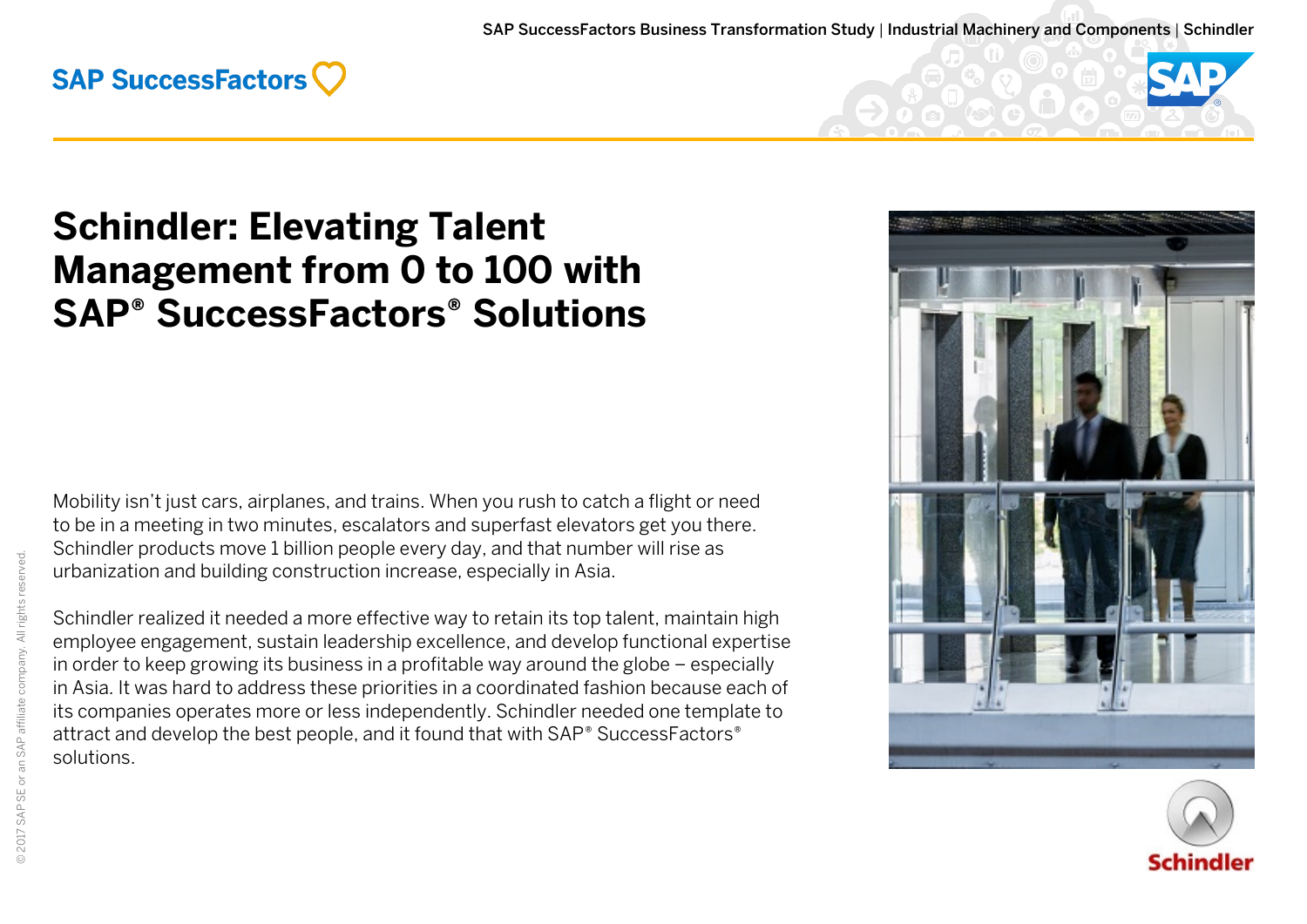# **Schindler nurtures talent for business success**

#### Company

Schindler Management Ltd.

#### **Headquarters**

Ebikon, Switzerland

#### **Industry**

Industrial machinery and components

#### Products and Services

Elevators, escalators and moving walks, and maintenance and modernization services

#### Employees

58,000

#### Web Site

[www.schindler.com](http://www.schindler.com/)

#### Partners

skillpartners AG [www.skillpartners.com](http://www.skillpartners.com/) Deloitte [www.deloitte.com](https://www2.deloitte.com/us/en.html) Pentos [www.pentos.com](https://www.pentos.com/en/)

#### **Objectives**

- Create one talent management platform to attract the best people
- Measure, monitor, and compare employee performance
- Increase efficiency of core HR processes
- Create a transparent global talent base

#### Why SAP® SuccessFactors® solutions

- Desire to engage the leader in talent management software
- Access to a truly integrated solution

#### Resolution

- Improved ability to identify and find external and internal talents, especially in Asia, with the SAP® SuccessFactors® Recruiting solution
- Reduced headhunter costs and agencies with a recruiting solution
- Created a high-performance culture with the SAP SuccessFactors Performance & Goals and SAP SuccessFactors Succession & Development solutions
- Deployed solutions with partners skillpartners, Deloitte, and Pentos
- Linked variable pay with performance with the SAP SuccessFactors Compensation solution to engage talents

#### Future plans

- Offer mobile-based training to every employee with the SAP SuccessFactors Learning solution
- Replace on-premise system for core HR data with the SAP SuccessFactors Employee Central solution
- Create a seamless candidate experience with the SAP SuccessFactors Onboarding solution

"SAP SuccessFactors solutions have made all our talent management processes more transparent, more efficient, and less costly." Stefan Lustenberger, Head of Corporate HR Business Solutions, Schindler Management Ltd.

### 1

Talent management process in 50 countries

## 40

Countries live with SAP SuccessFactors Recruiting

### Increased

Efficiency and cost savings in HR

### Improved

Internal hiring

### Faster

Hiring, especially in high-growth markets